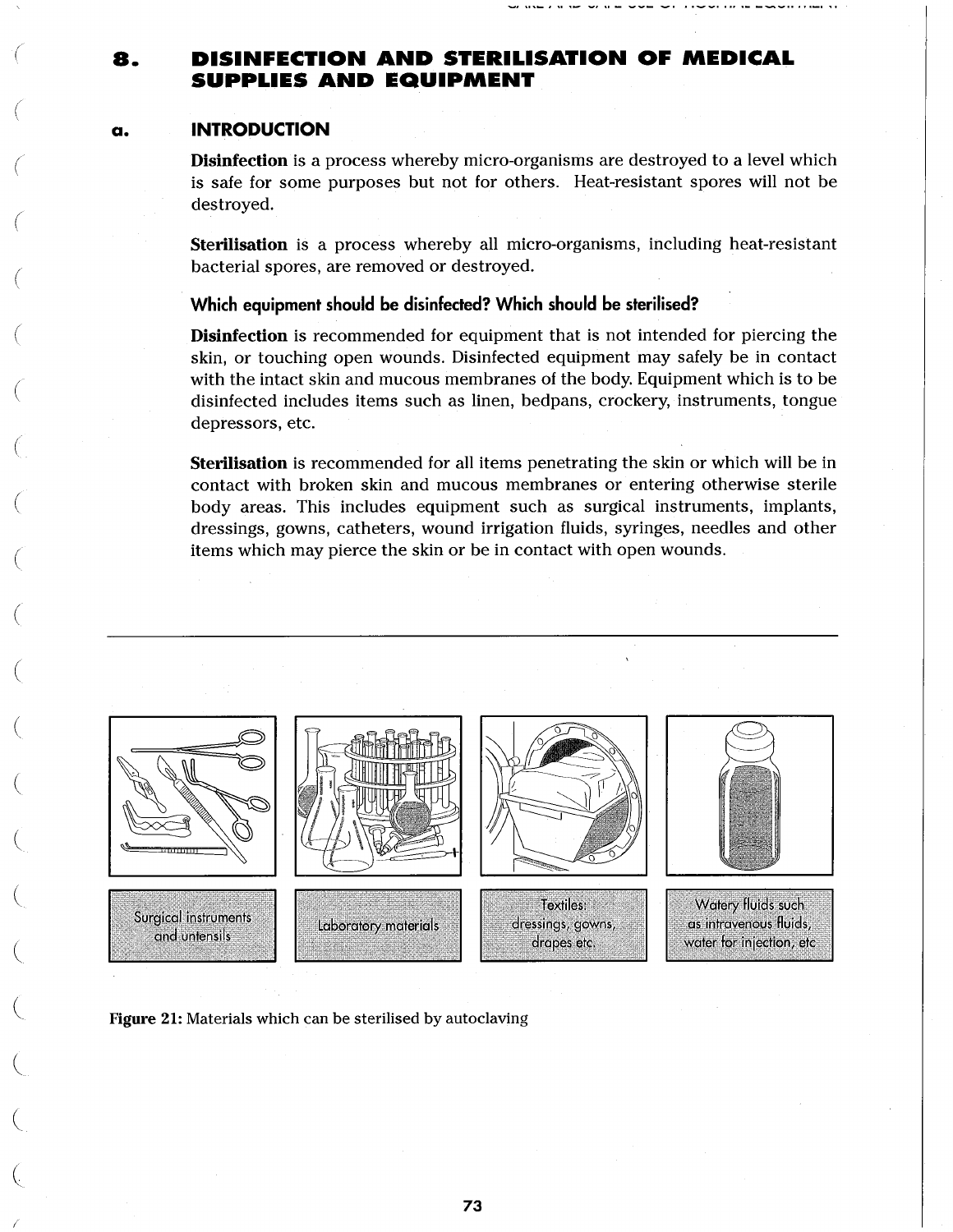# **Importance of cleaning before disinfection and sterilisation**

Before disinfection and/or sterilisation it is essential that all equipment is thoroughly cleaned in order to remove all blood, tissue and other dirt. Cleaning will drastically reduce the number of micro-organisms on the items and thus will ensure an acceptably low level of contamination before disinfection or sterilisation.

 $\left($ 

 $\left($ 

 $\left($ 

€

€

Cleaning of instruments and materials may well be the most dangerous work in the sterilisation department: the risk of accidents is highest during this work. Do the cleaning in a deep sink or basin to avoid splashing. Use appropriate protective clothing: wear an apron, strong rubber gloves and a face mask.

### **Disinfection by boiling in water**

The most common equipment for disinfection is the boiling water bath disinfector. They are also called boiling water 'sterilisers'; however, they do not sterilise. They should be referred to as 'disinfection equipment'. That is, they do not kill heatresistant bacterial spores. Instruments can be disinfected by boiling in water (100°C) for at least 10 minutes (this applies to sea level, and does not include the warming-up time).

## **Sterilisation by exposure to high temperature steam**

In health care the most common method of sterilisation is by pressurised, high temperature steam. This is the preferred method of sterilisation used by health care professionals worldwide, including the World Health Organisation (WHO), because it is a rapid, simple and effective process. As it does not use any chemicals, it is safer and more environmentally friendly; it is also more cost-effective than other methods.

The machine used in most hospitals to sterilise equipment is the steam autoclave, which basically consists of a pressure vessel in which steam is created under high pressure and temperature. For proper sterilisation it is essential that all surfaces of the load are directly exposed to the steam at a sufficiently high temperature for a sufficiently long time.

A well designed and well operated autoclave creates these sterilisation conditions during each sterilisation cycle: in modern, automatic sterilisers, a steriliser control programme regulates these conditions. If a hand-operated autoclave is used, the manufacturer's instructions should be followed strictly.

The relationship between time, pressure and temperature in order to sterilise equipment using steam is shown in Figures 22 and 23. The most common combinations for temperature and time used for sterilising in steam are  $121^{\circ}$ C for 17.5 minutes and 134°C for 3 minutes. The time during which the load is exposed to the steam at the sterilisation temperature is referred to as the **sterilisation time**.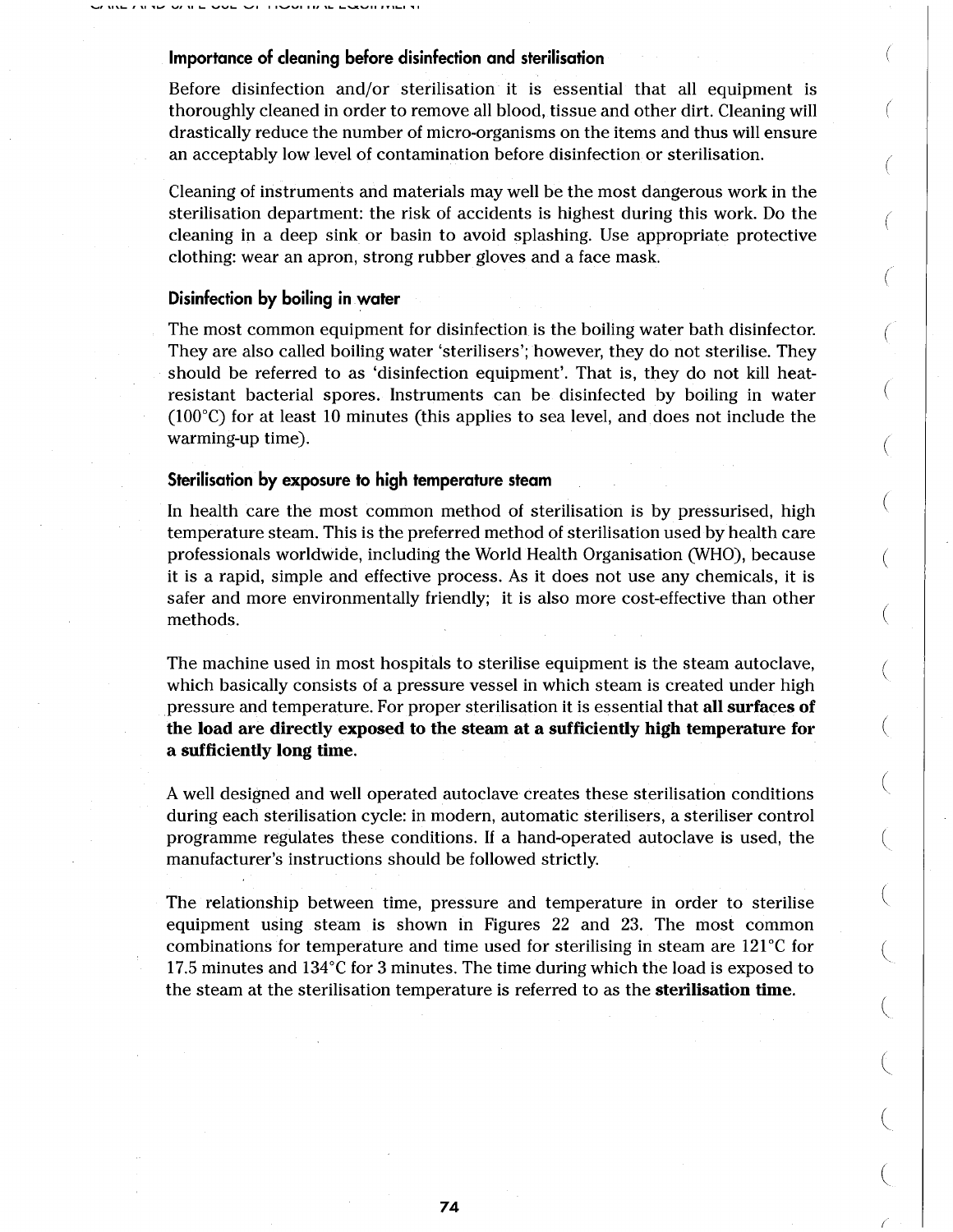

Figure 22: Thermal death curve for steam. The line indicates the minimum sterilisation time at any given temperature. If materials are exposed to steam at a temperature and time which is in the shaded part of the diagram they will be sterile. Example: When an instrument is exposed to steam at a temperature of 120 °C it will be sterile after 20 minutes. If you use a manually operated autoclave, refer to Figure 23 for the recommended sterilisation time at various temperatures.

75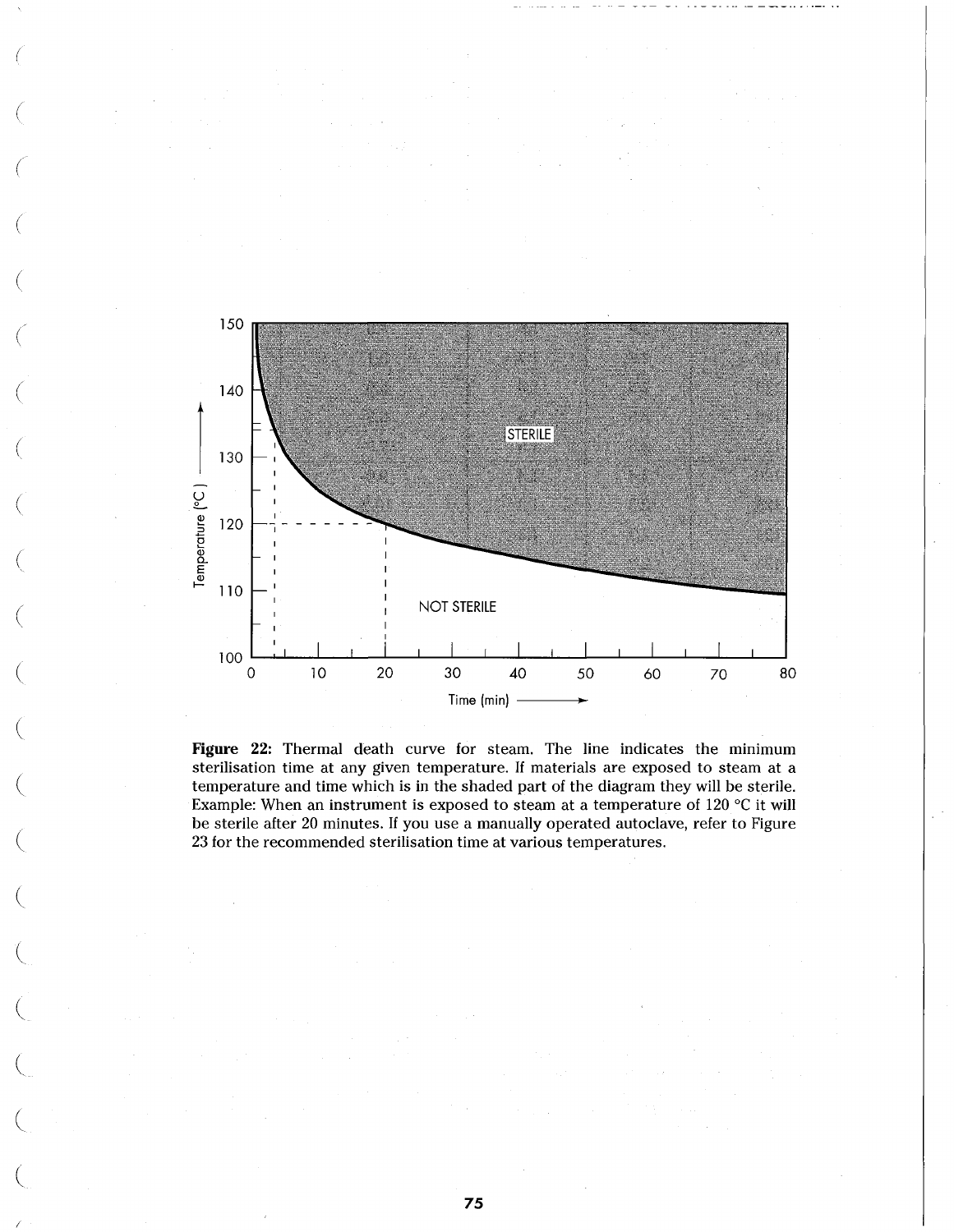|               |                                        | Gauge                    | <b>Sterilisation time</b> |               |  |  |
|---------------|----------------------------------------|--------------------------|---------------------------|---------------|--|--|
| Sterilisation | Absolute                               | Pressure                 | Minimum time              | When using    |  |  |
| Temperature   | Pressure                               | (sea level)              | (Automatic timing)        | manual timing |  |  |
| $[^{\circ}C]$ | $\left[\text{Bar}_{\text{abs}}\right]$ | $\lbrack Bar_{g}\rbrack$ | [Minutes]                 | [Minutes]     |  |  |
| 136           | 3.2                                    | $2.2\,$                  | 2.3<br>10                 |               |  |  |
| 135           | 3.1                                    | 2.1                      | 2.6<br>10                 |               |  |  |
| 134           | 3.0                                    | 2.0                      | 3.0                       | 10            |  |  |
| 133           | 3.0                                    | 2.0                      | 3.4                       | 10            |  |  |
| 132           | 2.9                                    | 1.9                      | 4.0                       | 10            |  |  |
| 131           | 2.8                                    | 1.8                      | 4.5                       | 10            |  |  |
| 130           | 2.7                                    | $1.7\,$                  | 5.1                       | 10            |  |  |
| 129           | 2.6                                    | 1.6                      | 5.9                       | 10            |  |  |
| 128           | 2.5                                    | 1.5                      | 6.8                       | 10            |  |  |
| 127           | 2.5                                    | 1.5                      | 7.8                       | 10            |  |  |
| 126           | 2.4                                    | 1.4                      | 9.0                       | 15            |  |  |
| 125           | 2.3                                    | 1.3                      | 10.2                      | 15            |  |  |
| 124           | 2.3                                    | 1.3                      | 11.6                      | 15            |  |  |
| 123           | 2.2                                    | 1.2                      | 13.3                      | 15            |  |  |
| 122           | 2.1                                    | 1.1                      | 15.3                      | 20            |  |  |
| 121           | 2.0                                    | 1.0                      | 17.5                      | 20            |  |  |
| $\pm 120$     | 2.0 <sub>1</sub>                       | 1.0                      | 20.0                      | 25            |  |  |
| 119           | 1.9                                    | 0.9                      | 22.9                      | 25            |  |  |
| 118           | 1.9                                    | 0.9                      | 26.2                      | 30            |  |  |
| 117           | $1.8\,$                                | $0.8\,$                  | 30.0                      | 35            |  |  |
| 116           | 1.7                                    | 0.7                      | 34.4                      | 40            |  |  |
| 115           | 1.7                                    | 0.7                      | 39.5                      | 45            |  |  |
| 114           | 1.6                                    | $0.6^\circ$              | 45.1                      | 50            |  |  |
| 113           | 1.6                                    | 0.6                      | 51.6                      | 55            |  |  |
| 112           | 1.5                                    | $0.5\,$                  | 59.1                      | 60            |  |  |
| 111           | $1.5\,$                                | 0.5                      | 67.7                      | 70            |  |  |
| 110           | 1.4                                    | $\rm 0.4$                | 77.5                      | 80            |  |  |

Figure 23: Combinations of temperature and time required for sterilisation by steam. The most commonly used temperatures are 121°C and 134°C (in the shaded rows). If a hand-operated autoclave is used, use the sterilisation time indicated in the far right-hand column (labelled 'When using manual timing'). The time indicated in this column includes an extra safety margin in order to compensate for the inaccuracies of manual timing. All the values apply at sea level. When you are situated at higher altitudes, refer to Figure 24. For explanations of 'absolute pressure' and 'gauge pressure' refer to the shaded box on page 79.

∖

 $\left(\right)$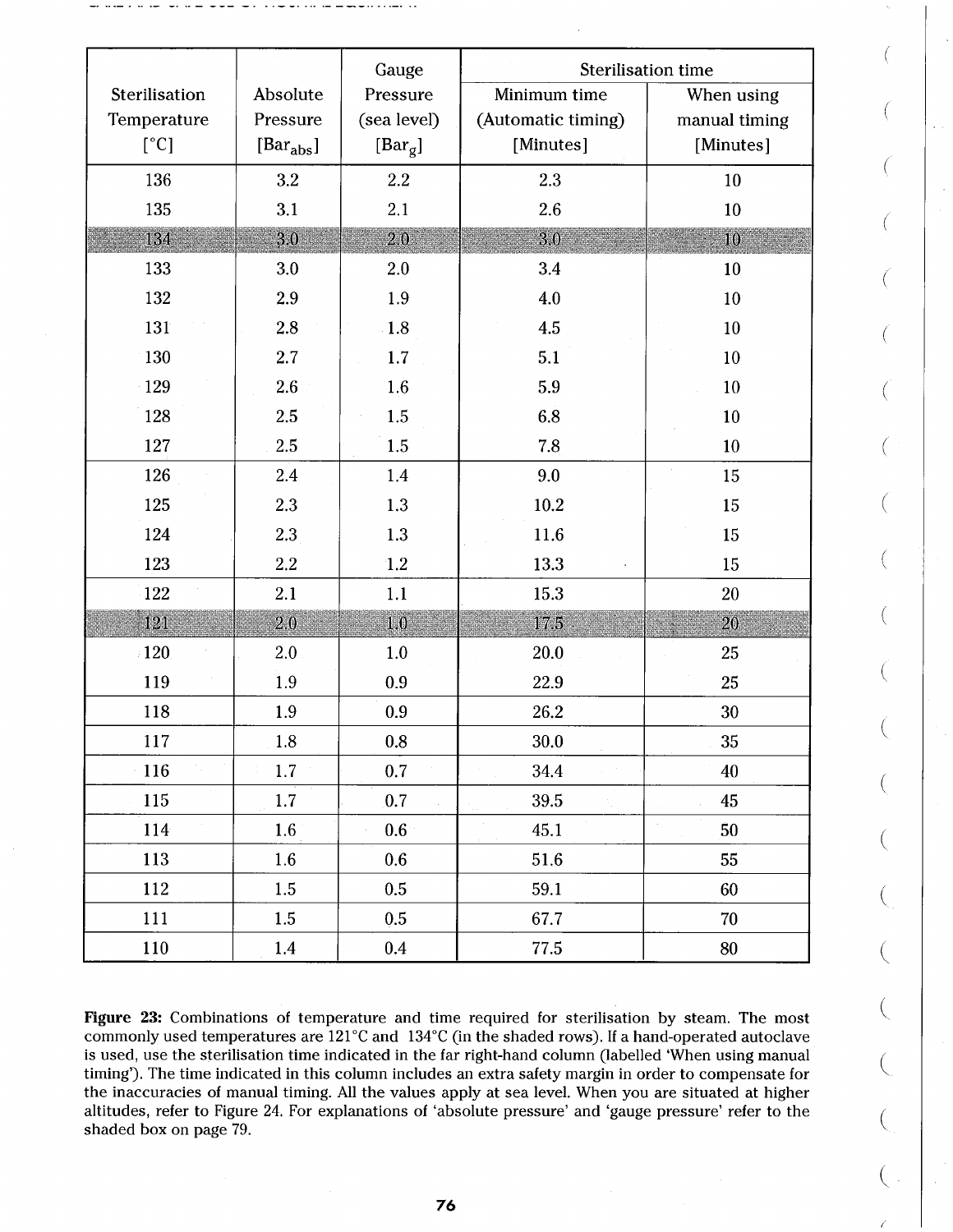Because of the high temperature needed for sterilisation in steam, not all equipment is suitable for autoclaving. Take great care when deciding which items to sterilise, as some could be badly damaged by the high temperature of the steam. Certain plastics in particular are very sensitive to heat and cannot be sterilised in steam; however, items made of nylon, Teflon (PTFE) and silicone rubber can safely be autoclaved.

Rubber goods can also be sterilised in steam. However rubber is affected by the heat and will become brittle after a while. Rubber goods should preferably be autoclaved at lower temperatures, e.g.  $121^{\circ}$ C.

If in doubt refer to the manufacturer's instructions for the materials to be sterilised; or test a single item by autoclaving it and observing the result.

## **Influence of altitude on cycles for disinfection and sterilisation**

The atmospheric pressure depends on the altitude above sea level: it decreases as altitude increases. The temperature at which water boils also decreases with the altitude. You must therefore make adjustments in the cycle for disinfection. If an autoclave has a pressure control valve or other pressure control system, the cycle for sterilisation has to be adjusted for the altitude at which you are working. Refer to Figure 24.

|              |                  |                                         |           | <b>Disinfection</b> |       | <b>Sterilisation</b> |                    |                  |
|--------------|------------------|-----------------------------------------|-----------|---------------------|-------|----------------------|--------------------|------------------|
|              |                  |                                         |           |                     |       | Sea-level setting    |                    |                  |
|              |                  |                                         |           | in boiling<br>water |       | $121^{\circ}$ C/     | $127^{\circ}$ C/   | $134^{\circ}$ C/ |
|              |                  | Atmospheric                             | Pressure  |                     |       | 1 Bar $_g$           | 1.5 Bar $_{\rm g}$ | 2 Bar $_{\rm g}$ |
|              | Altitude         | pressure                                | reduction | Temp                | Time  | Temp                 | Temp               | Temp             |
|              | [m]              | $\lbrack\text{Bar}_{\text{abs}}\rbrack$ | [Bar]     | [°C]                | [Min] | [°C]                 | [°C]               | $[^{\circ}C]$    |
| Sea<br>level | $\boldsymbol{0}$ | 1.0                                     | 0.0       | 100                 | 10    | 121                  | 127                | 134              |
|              | 1,000            | 0.9                                     | 0.1       | 96                  | 10    | 118                  | 126                | 132              |
|              | 2,000            | 0.8                                     | 0.2       | 93                  | 10    | 117                  | 125                | 131              |
|              | 3,000            | 0.7                                     | 0.3       | 90                  | 20    | 115                  | 124                | 130              |
|              | 4,000            | 0.6                                     | 0.4       | 86                  | 20    | 114                  | 124                | 129              |
|              | 5,000            | 0.5                                     | 0.5       | 83                  | 30    | 112                  | 121                | 128              |
|              | 6,000            | 0.5                                     | 0.5       | 79                  | 45    | 111                  | 120                | 127              |
|              | 7,000            | $0.4\,$                                 | 0.6       | 76                  | 60    | 110                  | 119                | 127              |

Figure 24: Altitude considerations for disinfection and sterilisation

77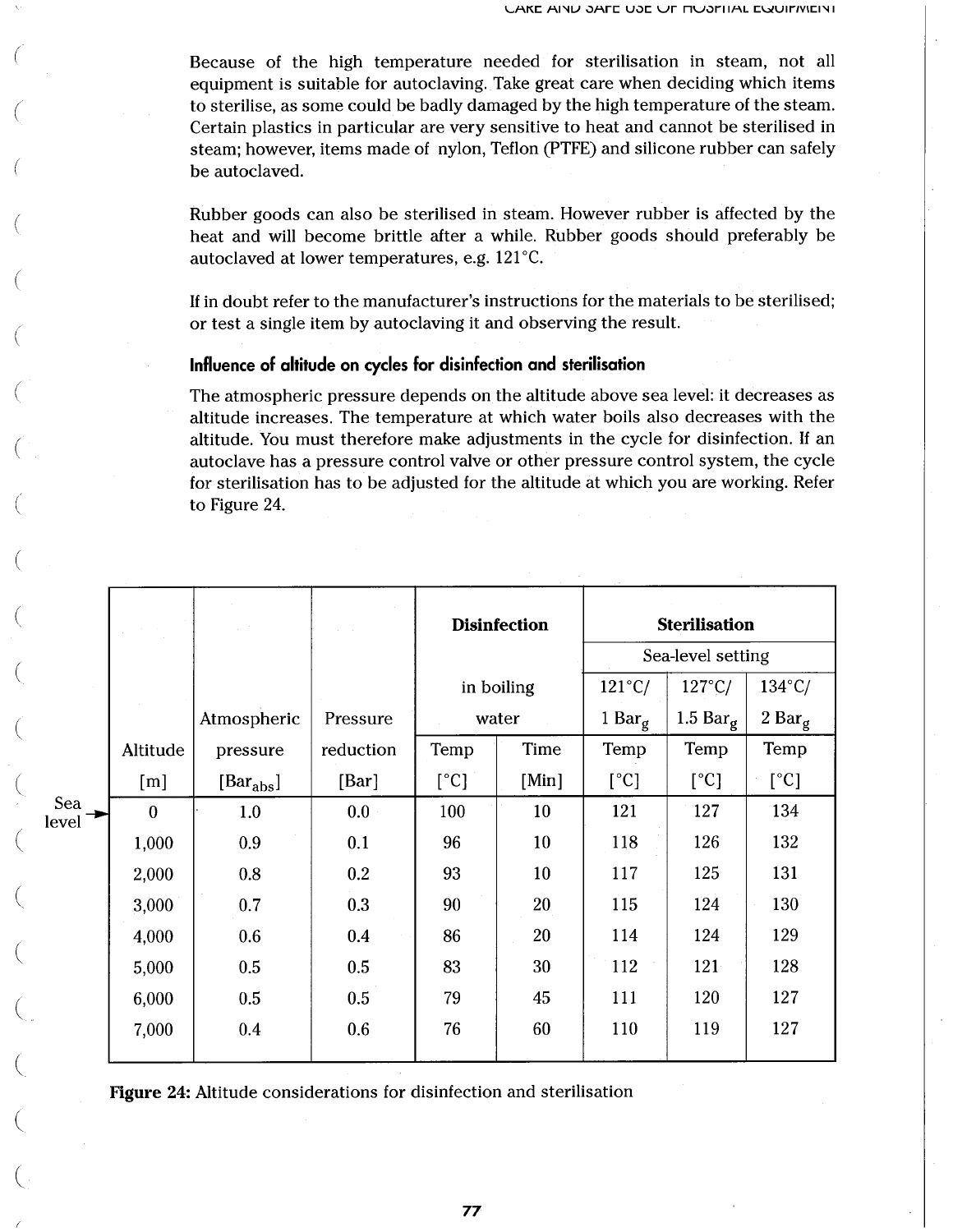#### Disinfection in boiling water at higher altitudes

- choose the row with the altitude at which you are working
- in the columns headed 'Disinfection', you can read the boiling temperature of water at that altitude and the required boiling time

## **Sterilisation at higher altitudes**

When you are at significantly higher altitudes you either have to increase the (relative) sterilisation pressure in order to get the same temperature of steam, or extend the sterilisation time.

## *Increasing sterilisation pressure*

If the pressure of your autoclave can be adjusted, you should increase the relative operating pressure by the amount of pressure reduction caused by the altitude. By doing so the temperature which will be reached will be the same as it would be at sea level. Using Figure 24:

- select the row with the altitude at which you are operating the autoclave
- read the pressure reduction associated with the altitude. Increase the sterilisation pressure by this value
- run a sterilisation cycle and check that the required temperature is indeed reached
- the sterilisation time should be the time needed at that temperature (Figure 23)

For example: if your autoclave has been set by the manufacturer at  $121^{\circ}C/1$  Bar<sub>g</sub> for use at sea level, and you are at 2000m, you should increase the pressure by 0.2 Bar<sub>g</sub> to 1.2 Bar<sub>g</sub>. Use the time as stated in Figure 23 for sterilisation at 121 °C: 25 minutes.

## *Extending sterilisation time*

If you cannot change the operating pressure you should extend the sterilisation time when working at higher altitudes. Using Figure 24:

- select the altitude at which you are operating the autoclave
- select the column with the sterilisation pressure at sea-level setting which is closest to that of your steriliser
- read the temperature which will be reached
- in Figure 23 you will find the sterilisation time required for that temperature

For example: the pressure control for your autoclave is set for sterilising at 121°C/1  $Bar_{\sigma}$  at sea level. You are working at 2000 metres. The table indicates that the temperature will be 117°C. In Figure 23 you will find that the required sterilisation time for that temperature is 35 minutes.